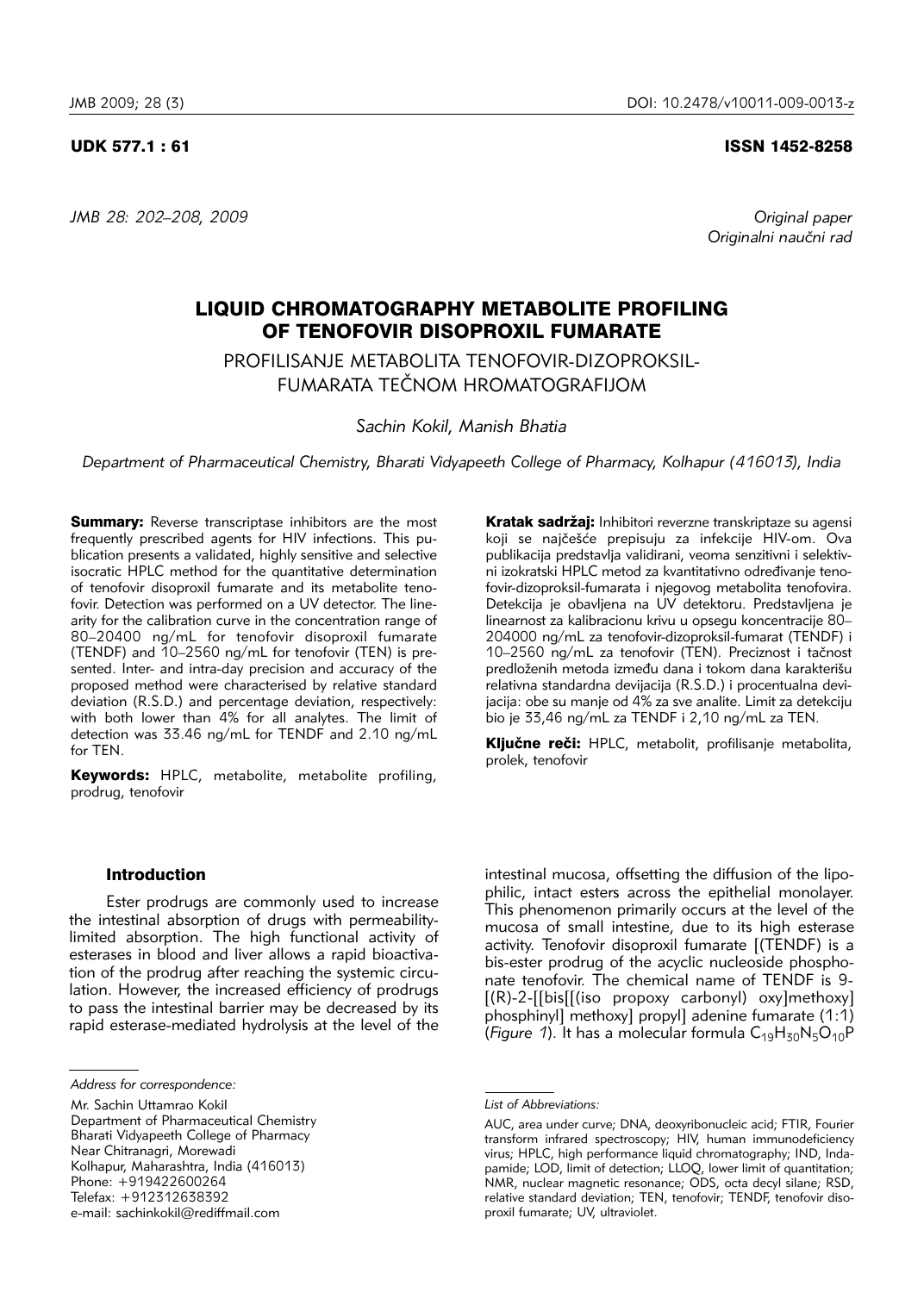

Figure 1 Structure of tenofovir (TEN) and tenofovir disoproxil fumarate (TENDF).

•  $C_4H_4O_4$  and a molecular weight of 635.52. Tenofovir (TEN) (*Figure 1*) has a strong activity against human immunodeficiency virus infection in humans (1). However, it is characterized by a permeability-limited oral absorption due to its hydrophilic nature (2). In the prodrug, the two negative charges of TEN are masked by isopropyloxycarbonyloxymethyl moieties, which increase the lipophilicity of the compound and thus its permeation across membranes. Based on its favourable pharmacokinetic profile compared with other ester prodrugs, TENDF was selected as an orally active form of tenofovir (3). It was shown that the degradation of TENDF to its (mono) ester equivalent (mediated by carboxylesterases) and further to TEN (probably mediated by phosphodiesterases) at the level of the intestinal mucosa may be an important barrier limiting the transepithelial transport of TENDF (4). Following oral administration of a single dose of 300 mg to HIV-infected patients in the fasted state, maximum serum concentrations (Cmax) of TEN are achieved in  $1.0\pm0.4$  hours. Cmax and AUC values are  $296\pm90$  ng/mL and  $2287\pm685$  ng  $\times$  h/mL, respectively. The oral bioavailability of TENDF in fasted patients is approximately 25%. TEN is eliminated by a combination of glomerular filtration and active tubular secretion. TENDF requires initial diester hydrolysis (by non-specific esterases in blood and tissues) for conversion to TEN and subsequent phosphorylations by cellular enzymes to form TEN diphosphate, an obligate chain terminator. TEN diphosphate inhibits the activity of HIV reverse transcriptase and HIV polymerase by competing with the natural substrate deoxyadenosine 5'-triphosphate and, after incorporation into DNA, by DNA chain termination. TEN diphosphate is a weak inhibitor of mammalian DNA polymerases  $\alpha$ ,  $\beta$ , and mitochondrial DNA polymerase  $\gamma$ . Some metabolic side effects associated with TEN have included hyperglycemia, increased urine glucose, fasting triglycerides, fasting cholesterol, creatine kinase, serum amylase, alkaline phosphatase, pancreatic amylase, and serum lipase, altered serum glucose, weight loss, and lactic acidosis. In such cases the health care systems also emphasize the identification and quantitation of the metabolites for comprehensive understanding of biological safety of individual metabolites; thus, revealing the need and scope of bioanalytical research in

metabolite and toxicity profiling of drugs. Availability of protocols for qualitative and quantitative characterization of all metabolites will have many applications for therapeutic drug monitoring, bioequivalence, toxicological and all related studies. Identification of metabolites may be done by a variety of chroma tographic and spectroscopic techniques, either alone or in combination with other techniques. Rapid and effective ways for the determination of drugs and metabolite in biological fluids are desirable. Conventional liquid chromatography has been exploited widely in the field of metabolite profiling. Metabolite profiling has been established as a multiparallel strategy for relative quantification of a mixture of compounds or compound classes using chromatography and universal detection technologies.

Literature survey reveals that a simple reverse phase high performance liquid chromatographic method for the determination of TENDF in pharmaceutical formulations and human plasma samples is reported  $(5-6)$ . In this paper we describe a rapid, selective and sensitive HPLC method for simultaneous determination of TENDF and TEN in plasma. The aim of the current study was to quantitate TEN in the presence of TENDF and develop a validated high performance liquid chromatography (HPLC) assay method for the determination of TEN and TENDF from plasma. The method validation was done according to USFDA guidelines (7).

#### Materials and Methods

#### *Materials*

TENDF was supplied as gift sample by Cipla ltd. (Mumbai, Maharashtra, India) and used without further purification. Indapamide (IND) was supplied as gift sample by Glenmark Pharmaceutical ltd. (Goa, India). Potassium hydroxide and hydrochloric acid (both AR grade) were purchased from Loba Chemie Ltd. Chloroform was procured from S.D. Fine Chem Ltd. Methanol (HPLC grade) was purchased from Merck ltd. Double distilled water was obtained from a water distillation unit.

#### *Instrumentation*

The HPLC system used was a computer based Jasco series instrument comprising a pump PU-2080 and a UV detector UV-2070. Manual injections were carried out using a Rheodine injector with a fixed 20  $\mu$ L external loop. The chromatographic separations were performed on a HIQ sil C18 ODS column (250 mm length $\times$ 4.6 mm internal diameter and 5  $\mu$ m particle size), operating at ambient temperature, using a mobile phase consisting of methanol:water (70:30v/v), at a flow rate of 1.0 mL/min, and detection was performed at 260 nm using a UV detector. HPLC instrument was controlled by software Borwin. The mobile phase was filtered through a  $45 \mu m$  nylon membrane filter. A Shimadzu AY 120 analytical balance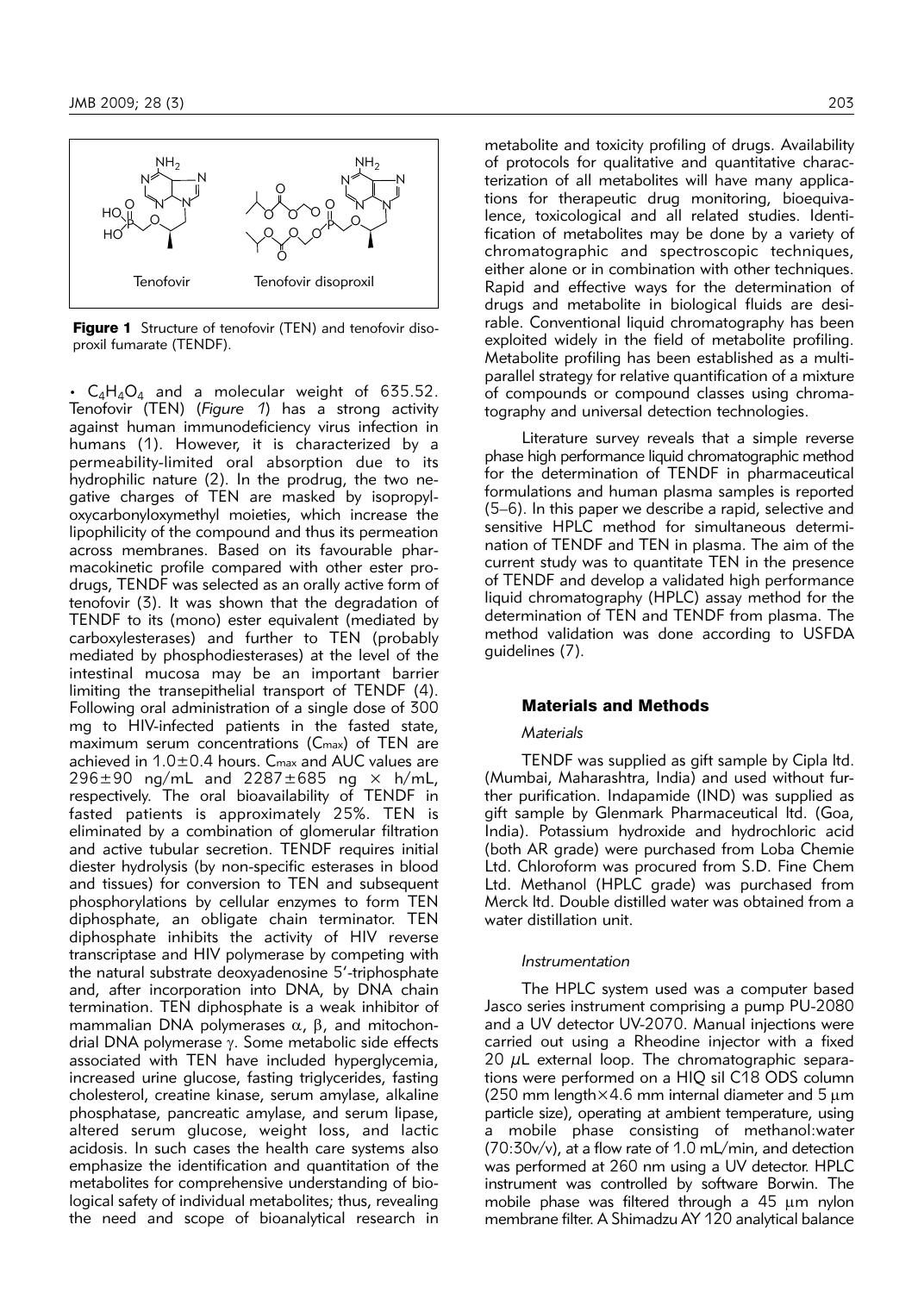was used for weighing. A PCi ultrasonicator was used for sonication. The calibrated glasswares were used throughout the experiment. The mobile phase was used for dilutions of degradation samples throughout the analysis. The characterization was done by using FTIR: KBr (cm–1), 4100 JASCO and NMR: DMSO-d6  $(δ)$ : 400 MHz Varian NMR.

#### *Synthesis and characterization of TEN*

TEN was synthesized at laboratory scale, and obtained in good yield. 1 gram of TENDF was weighed accurately, to this 10 mL of 0.1 mol/L KOH solution was added and kept at 50 °C for three hours. The reacting solution was cooled at room temperature; to this solution 10 mL of 0.1 mol/L HCl was added. The resulted solution was extracted with 50 mL x 3 times with chloroform. Aqueous layer was evaporated on water bath to get solid TEN. The solid was recrystalized from chloroform (yield 58.30%). After drying it was characterized by IR and NMR.

#### *Preparation of standard solutions*

The stock standard solutions of TENDF and TEN were prepared by dissolving standard in mobile phase.

Table I Retention time and relative retention times of various peaks.

| Peak  | Retention time<br>(RT) | Relative retention<br>time (RRT) |
|-------|------------------------|----------------------------------|
| TENDF | 2.85                   | 1.00                             |
| TEN   | 2.03                   | 0.71                             |
| IND   | 3.49                   | 1.22                             |

TENDF-tenofovir disoproxil fumarate, TEN-tenofovir (metabolite), IND-indapamide (internal standard)

The stock standard solutions were then diluted with mobile phase to achieve standard working solutions at concentrations 10, 20, 40, 80, 160, 320, 640, 1280 and 2560 ng/mL for both TENDF and TEN.

Stock internal standard solution was prepared by accurately weighing Indapamide (IND) which was then dissolved in mobile phase. Working internal standard was prepared by accurate dilution of the stock internal standard with mobile phase to a final concentration of 1  $\mu$ g/mL. Stock internal standard was stored at 40 °C and confirmed to be stable for 5 days.

#### *Preparation of plasma samples*

To the 10 mL of blood sample 2 mL of 0.1 mol/L acetic acid was added. RBCs allow settling down. Sample was centrifuged at 5000 r.p.m. for 35 min. The supernatant was collected as plasma. The TENDF and TEN were weighed separately and dissolved together in mobile phase in the same volumetric flask, to this solution two mL of plasma was added. Obtained solution was filtered through a syringe filter the size of  $45 \mu m$  and final volume was adjusted to 100 mL with mobile phase to get stock solutions containing  $100 \mu g/mL$  each of TEN and TENDF. The stock standard solutions were then diluted with

Table II Linearity data for TEN and TENDF.

| Regression<br>parameter | TFN        | <b>TENDE</b> |
|-------------------------|------------|--------------|
| Slope                   | 0.0246     | 0.0155       |
| Intercept               | $-0.00043$ | $-0.0000$    |
| ⊃2                      | 0.9996     | 0.9998       |

TENDF-tenofovir disoproxil fumarate, TEN-tenofovir (metabolite)

| Concentration I<br>of TEN<br>(ng/mL) | Concentration of<br>TENDF (ng/mL) | Actual added pure<br>TEN and TENDF<br>concentration<br>$(\mu g/mL)$ | Measured TEN<br>concentration<br>$(\mu q/mL)$ | Measured<br><b>TENDF</b><br>concentration<br>$(\mu g/mL)$ | Recovery<br>of TEN<br>$(\%)$ | Recovery<br>of TENDF<br>$(\%)$ |
|--------------------------------------|-----------------------------------|---------------------------------------------------------------------|-----------------------------------------------|-----------------------------------------------------------|------------------------------|--------------------------------|
| 10                                   | 80                                | 20                                                                  | 20.06                                         | 19.89                                                     | 100.30                       | 99.45                          |
| 20                                   | 160                               | 20                                                                  | 19.60                                         | 19.78                                                     | 98.00                        | 98.90                          |
| 40                                   | 320                               | 20                                                                  | 19.87                                         | 20.05                                                     | 99.35                        | 100.25                         |
| 80                                   | 640                               | 20                                                                  | 20.03                                         | 19.94                                                     | 100.15                       | 99.70                          |
| 160                                  | 1280                              | 20                                                                  | 19.89                                         | 19.98                                                     | 99.45                        | 99.90                          |
| 320                                  | 2560                              | 20                                                                  | 20.04                                         | 20.03                                                     | 100.20                       | 100.15                         |
| 640                                  | 5120                              | 20                                                                  | 19.76                                         | 19.94                                                     | 98.80                        | 99.70                          |
| 1280                                 | 10240                             | 20                                                                  | 19.94                                         | 20.08                                                     | 99.70                        | 100.40                         |
| 2560                                 | 20400                             | 20                                                                  | 20.05                                         | 19.87                                                     | 100.25                       | 99.35                          |
|                                      |                                   | Average recovery                                                    |                                               |                                                           | 99.57                        | 99.75                          |

**Table III** Recovery studies using nine different dilutions from plasma samples.

TENDF-tenofovir disoproxil fumarate, TEN-tenofovir (metabolite)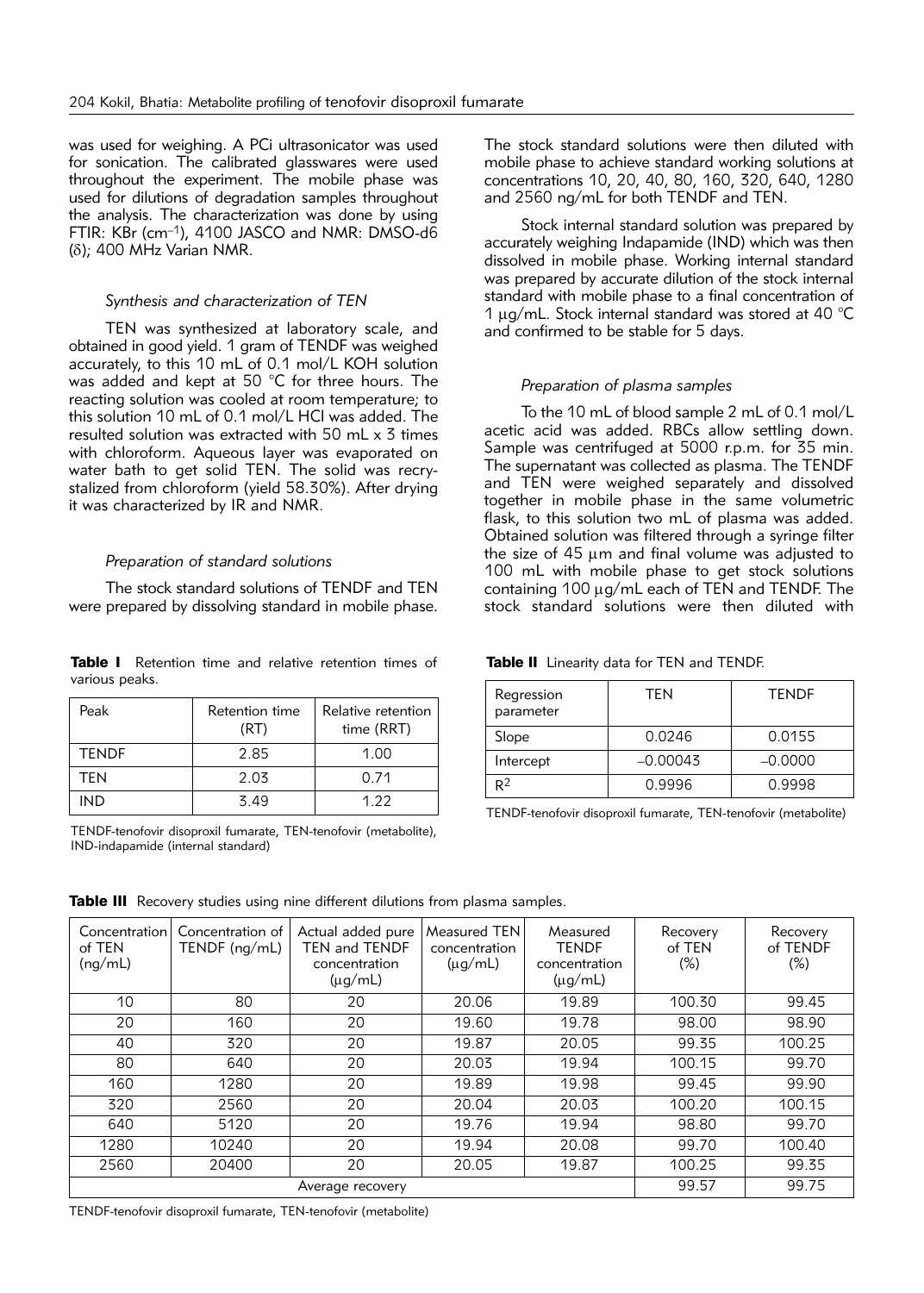mobile phase to achieve standard working solutions at concentrations 10, 20, 40, 80, 160, 320, 640, 1280 and 2560 ng/mL for TEN and 80, 160, 320, 640, 1280, 2560, 5120, 10240 and 20480 ng/mL for TENDF. To each solution 1  $\mu$ g/mL of IND as internal standard was added. Each bioanalytical batch consisted of a blank and a blank with internal standard.

*Procedure for plotting calibration curve*

The above nine mixed standard solutions were used for calibration curve for both the TENDF and TEN. Calibration curves were plotted by response factors against the concentrations of TENDF and TEN separately. The slope, intercept and correlation coefficient values for calibration curves were obtained for both TENDF and TEN. The overlain chromatograms are shown in *Figure 2*.

#### **Results**

The metabolite (TEN) was synthesized and characterised by IR and NMR. The separation was achieved with good chromatographic results. The retention times of TENDF and TEN are listed in *Table I*. The



Figure 2 Chromatogram showing overlain of TENDF and TEN.

|  | <b>Table IV</b> Intra-day assay summary |  |
|--|-----------------------------------------|--|
|--|-----------------------------------------|--|

| Drug/<br>Metabolite | Amount added<br>(ng/mL) | Mean amount found<br>(nq/mL) | %Deviation <sup>a</sup> | $%$ R.S.D. $b$ |
|---------------------|-------------------------|------------------------------|-------------------------|----------------|
| <b>TENDF</b>        | 80                      | 79.87                        | 1.7625                  | 7.4625         |
|                     | 320                     | 319.60                       | 3.5325                  | 6.6541         |
|                     | 1280                    | 1279.80                      | 2.2964                  | 4.6254         |
|                     | 10240                   | 10439.76                     | $-0.37524$              | 3.1654         |
|                     | 10                      | 09.89                        | 1.5365                  | 8.6254         |
| <b>TEN</b>          | 40                      | 39.95                        | 2.7964                  | 7.1654         |
|                     | 320                     | 319.94                       | 2.6846                  | 9.1354         |
|                     | 1280                    | 1279.86                      | 2.8264                  | 3.6547         |

 $N=6$ , a accuracy, b precision, TENDF-tenofovir disoproxil fumarate, TEN-tenofovir (metabolite)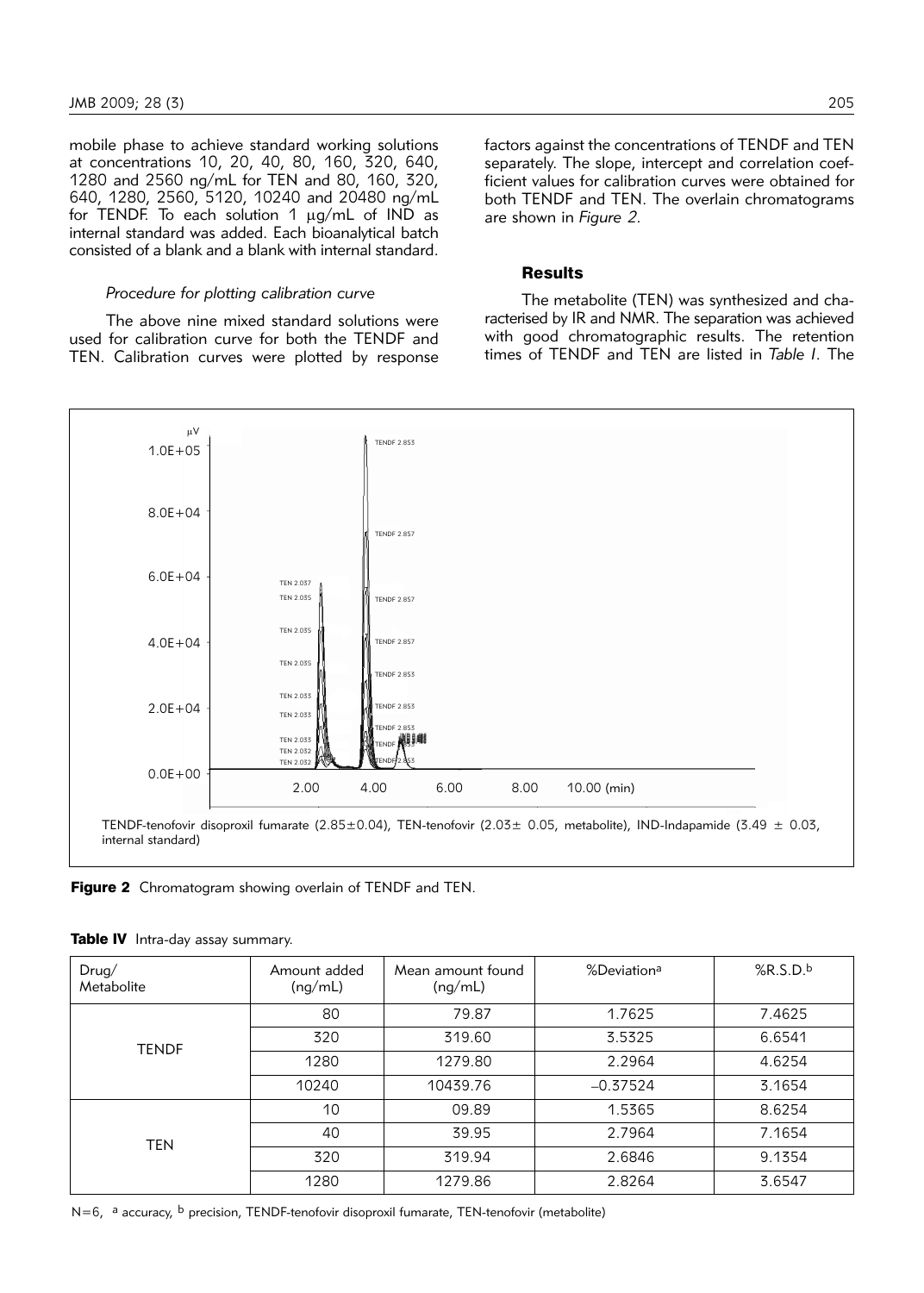| Drug                     | Amount added (ng/mL)               |                                    |                 |  |  |
|--------------------------|------------------------------------|------------------------------------|-----------------|--|--|
|                          | 80                                 | 1280                               | 10240           |  |  |
| <b>TENDF</b>             | Mean amount found (ng/mL)/% R.S.D. |                                    |                 |  |  |
| Run 1                    | 79.98/7.3264                       | 1279.95/6.3254                     | 10239.85/5.6248 |  |  |
| Run 2                    | 80.02/6.3216                       | 1279.87/8.6254                     | 10239.94/7.1684 |  |  |
| Run 3                    | 79.89/8.9615                       | 1279.94/7.9264                     | 10239.76/4.1365 |  |  |
|                          | 79.91/7.6219                       | 1279.80/5.9458                     | 10239.84/7.6158 |  |  |
| Mean                     | 79.95                              | 1279.89                            | 10239.85        |  |  |
| S.D.                     | 0.0605                             | 0.0697                             | 0.0736          |  |  |
| % Deviation <sup>a</sup> | 0.05                               | 0.05                               | 0.04            |  |  |
| $%$ R.S.D. <sup>b</sup>  | 0.0756                             | 0.0054                             | 0.0007          |  |  |
| Metabolite               | Amount added (ng/mL)               |                                    |                 |  |  |
|                          | 10                                 | 160                                | 1280            |  |  |
| <b>TEN</b>               |                                    | Mean amount found (ng/mL)/% R.S.D. |                 |  |  |
| Run 1                    | 9.70/6.3154                        | 159.84/8.6159                      | 1280.03/3.1654  |  |  |
| Run 2                    | 9.93/7.9368                        | 159.72/9.6158                      | 1279.95/8.6157  |  |  |
| Run 3                    | 9.95/6.7694                        | 159.67/5.6197                      | 1279.94/8.5947  |  |  |
| Run 4                    | 9.92/8.6197                        | 159.74/6.3157                      | 1279.82/6.1354  |  |  |
| Mean                     | 9.87                               | 159.74                             | 1279.93         |  |  |
| S.D.                     | 0.1173                             | 0.0713                             | 0.0866          |  |  |
| % Deviation              | 0.08                               | 0.04                               | 0.05            |  |  |
| % R.S.D.b                | 1.1884                             | 0.0446                             | 0.0067          |  |  |

Table V Inter-day assay summary.

<sup>a</sup> Accuracy, <sup>b</sup> precision, TENDF-tenofovir disoproxil fumarate, TEN-tenofovir (metabolite)

Table VI Freeze-thaw stability of TENDF and TEN.

| Cycle | Concentration | <b>TENDF</b> mean<br>amount found<br>(nq/mL) | TEN mean<br>amount found<br>(nq/mL) |
|-------|---------------|----------------------------------------------|-------------------------------------|
| 0     | Low           | 79.95                                        | 9.95                                |
|       | High          | 10239.96                                     | 1179.82                             |
| 1     | Low           | 79.97                                        | 9.87                                |
|       | High          | 10240.03                                     | 1179.94                             |
| 2     | Low           | 79.95                                        | 9.86                                |
|       | High          | 10239.94                                     | 1179.89                             |
| 3     | Low           | 79.96                                        | 9.92                                |
|       | High          | 10240.02                                     | 1179.95                             |

TENDF-tenofovir disoproxil fumarate, TEN-tenofovir (metabolite)

Table VII Long-term stability of TENDF and TEN.

| Days | Concentration | <b>TENDF</b> mean<br>amount found<br>(nq/mL) | TEN mean<br>amount found<br>(nq/mL) |
|------|---------------|----------------------------------------------|-------------------------------------|
| 0    | Low           | 80.05                                        | 9.93                                |
|      | High          | 10239.89                                     | 1179.87                             |
| 15   | Low           | 80.05                                        | 9.97                                |
|      | High          | 10240.13                                     | 1180.14                             |
| 39   | Low           | 79.95                                        | 9.96                                |
|      | High          | 10239.84                                     | 1180.08                             |
| 91   | Low           | 79.98                                        | 10.09                               |
|      | High          | 10240.12                                     | 1180.95                             |

TENDF-tenofovir disoproxil fumarate, TEN-tenofovir (metabolite)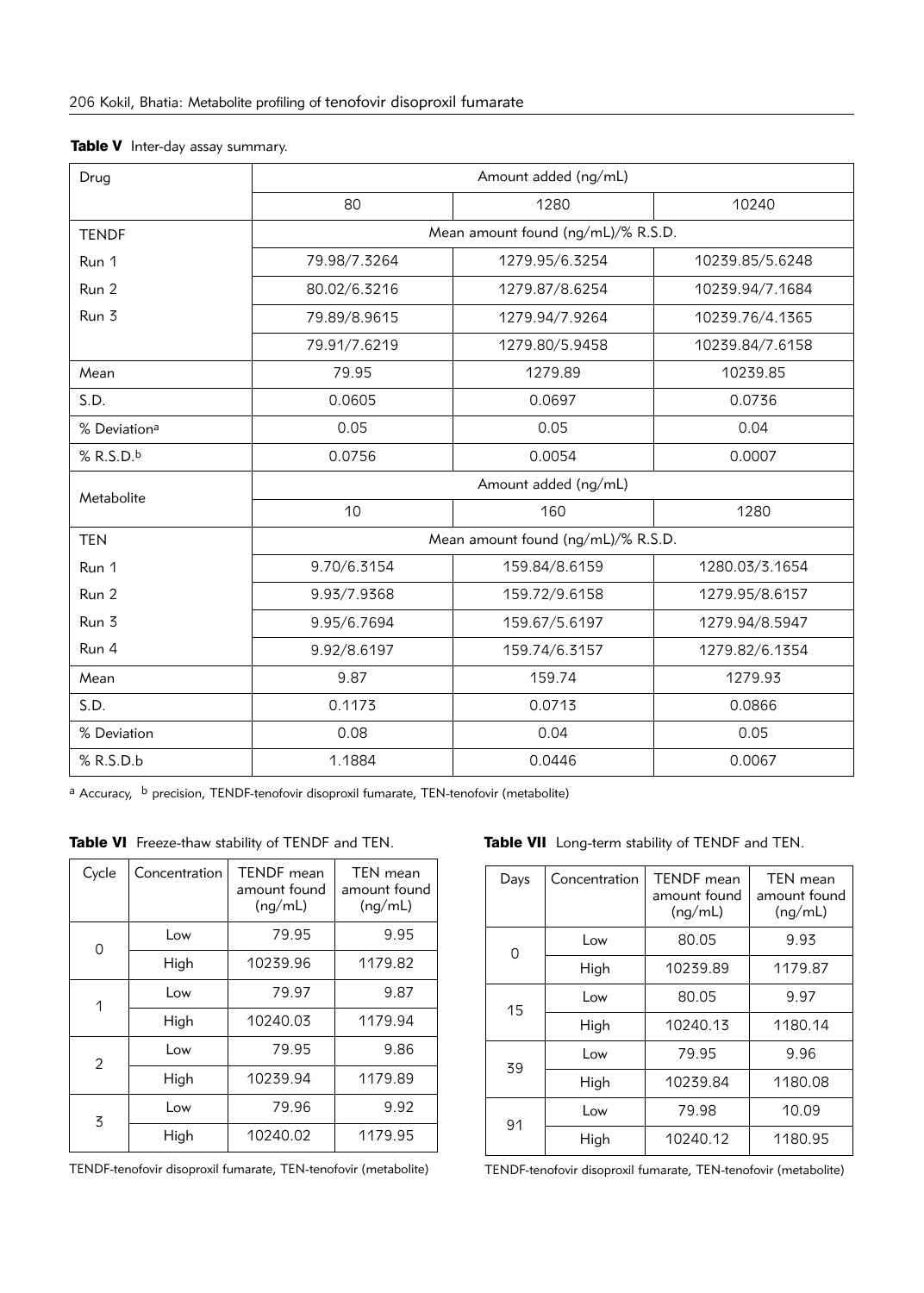| Name of peak | R.T. | Theoretical plates | Selectivity | Capacity | Resolution | Asymmetry |
|--------------|------|--------------------|-------------|----------|------------|-----------|
| TEN          | 2.03 | 2934.61            | 0.00        | 202.50   | 0.00       | 1.87      |
| <b>TENDF</b> | 2.85 | 4020.20            | 1.40        | 284.33   | 4.49       | 1.43      |
| <b>IND</b>   | 3.49 | 4227.67            | 1.23        | 348.50   | 3.26       | 1.34      |

Table VIII System suitability parameters for TENDF and TEN.

TENDF-tenofovir disoproxil fumarate, TEN-tenofovir (metabolite), IND-Indapamide (internal standard)

slope, intercept and correlation coefficient are summarized in *Table II*. The results of the recovery are summarized in *Table III*. The intra- and inter-day assay results (summarised in *Table IV* and *Table V*) show acceptable precision and accuracy for the proposed method. All results of stability tests presented in Table *VI* and *Table VII* show good stability of TENDF and TEN concentration over all steps of determination; therefore the method is proved to be applicable for routine analyses. The system suitability parameters are shown in *Table VIII.*

## **Discussion**

#### *Characterization of TEN*

The solid was recrystalized from chloroform (yield 58.30%). After drying it was characterized by IR and NMR [IR (KBr) cm-1: 3345 (NH stretching); 3320 (OH stretching); 2995 (CH stretching); 2235 (C=N stretching); 1155 (C-O stretching). 1H NMR (DMSO) $\delta$ : 1.21 (d, 3H, CH<sub>3</sub>); 2.0 (s, 2H, OH); 3.0 (t,<br>1H, CH<sub>3</sub>-CH-O); 3.4 (s, 2H, P-CH<sub>2</sub>-O); 3.86 (d, 2H, CH-CH<sub>2</sub>-N); 4.0 (s, 2H, NH<sub>2</sub>); 8.12 (s, 1H, N-C=N pyrimidine),  $8.68$  (s,  $1H$ , N-C=N imidazole)].

### *Performance of liquid chromatography*

Several analytical columns ( $C_8$  and  $C_{18}$ ) were tested to obtain maximal response of TENDF and TEN and reasonable time of analysis. Symmetrical peak shapes of TENDF and TEN and IND could not be obtained easily with the C8 stationary phase. The C18 column (250 nm length x 4.6 internal diameter and 5 um particle size) was eventually selected for assay because it exhibited excellent peak shape and it had highest response of TENDF and TEN with an acceptable run time.

The selection of mobile phase components was also a critical factor. Finally, two-component mobile phase containing methanol and water was used with satisfying results.

#### *Validation of the TENDF and TEN assay*

*Specificity and selectivity*. Plasma samples were tested for presence of endogenous components, which might interfere with TENDF and TEN or IND. The plasma samples were pretreated according to the sample preparation procedure, apart from addition of internal standard solution. Chromatograms of blank plasma and plasma spiked with TENDF and TEN and IND were compared to show the specificity and selectivity of proposed procedure. No endogenous components interfering with analytes and internal standard were found in the chromatograms of blank plasma samples.

*Recovery studies*. Accuracy of analysis was determined by performing recovery studies by spiking different concentrations of pure drug in the preanalysed samples within the analytical concentration range of the proposed method. The added quantities of the individual TENDF and TEN were estimated by the above method.

*Limit of detection and quantitation*. The limit of detection (LOD) was estimated as the amount of TENDF and TEN. The LOD was calculated by considering  $LOD=3.3\sigma/s$ , where s= slope of calibration curve and  $\sigma$  standard deviation of blank response. The limit of detection was calculated to be 2.10 ng/mL for TEN and 33.46 ng/mL for TENDF, respectively. The lower limit of quantitation (LLOQ) defined as the lowest concentration analysed with acceptable accuracy and precision was 10 ng/ml for TEN and 80 ng/mL for TENDF, respectively.

*Linearity, accuracy and precision*. The nine point calibration curve obtained by linear regression showed good linearity over the concentration range 10–2560 ng/mL for TEN and 80–20480 ng/mL for TENDF, respectively. Inter-and intra-day assays were performed to evaluate precision and accuracy. Each assay batch consisted of blank, blank with internal standard, nine calibration standards and plasma samples of the same concentration. Intra-day precision and accuracy were assessed by the analysis of four plasma samples in nine series. Inter-day precision and accuracy were determined by analysing nine series of four plasma samples in four runs within four days.

*Stability*. Freeze-thaw stability was determined as percent recovery. The test was carried out over four days in four runs. It was concluded that four cycles of freeze-thaw could be carried out with no loss of TENDF and TEN.